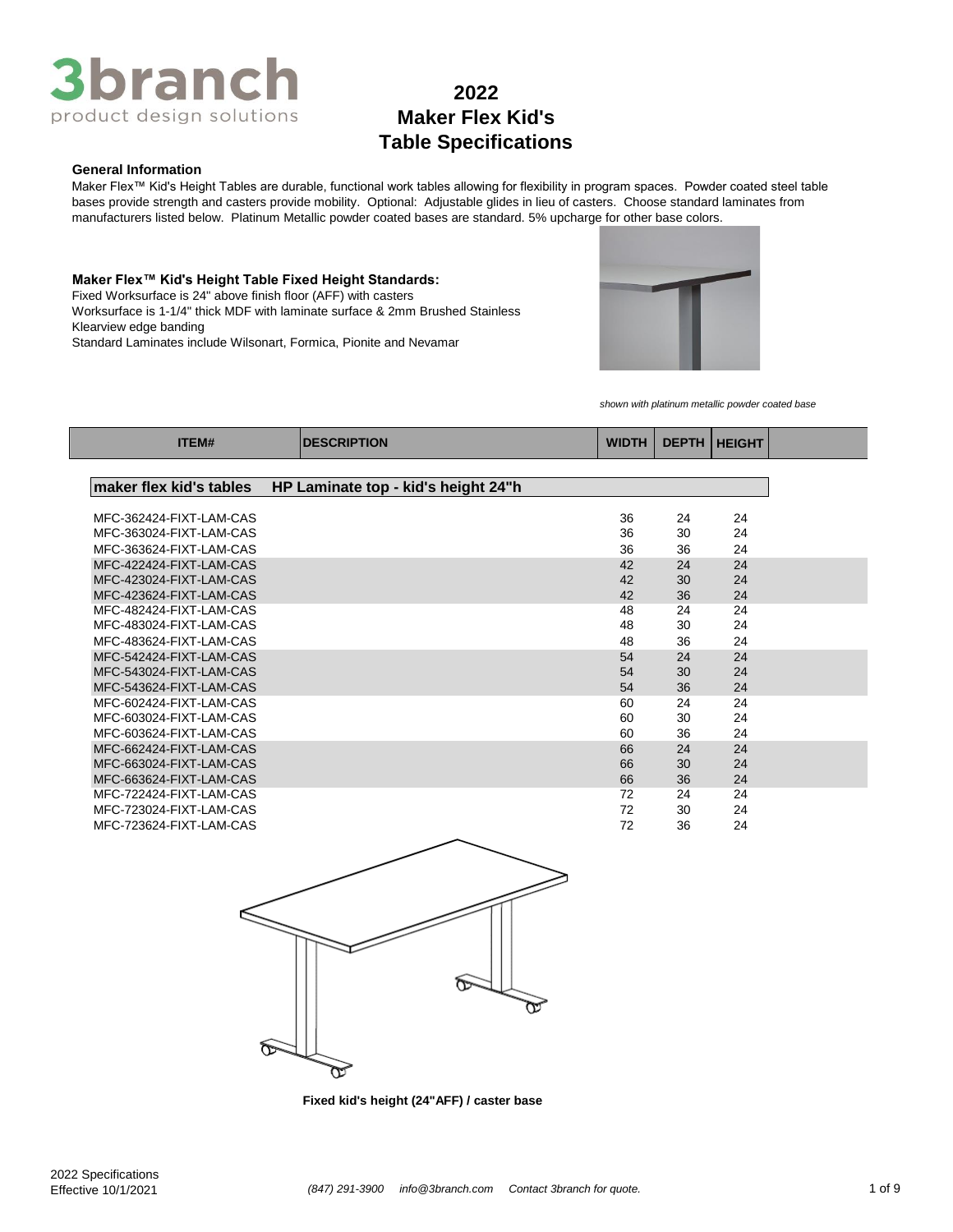

### **General Information**

Maker Flex™ Kid's Tables are durable, functional work tables allowing for flexibility in program spaces. Powder coated steel table bases provide strength and casters provide mobility. Optional: Adjustable glides in lieu of casters. Choose standard laminates from manufacturers listed below. Platinum Metallic powder coated bases are standard. 5% upcharge for other base colors.

> 24" deep storage depth =  $18" + (*#* tables - 1) \times 7.25"$ 30" deep storage depth = 22" + (# tables - 1) x 7.25"

### **Maker Flex™ Kid's Nesting / Flip Top - Fixed Height Standards:**

Nesting / Flip top Worksurface is 24" above finish floor (AFF) with casters Worksurface is 1-1/4" thick MDF with laminate surface & 2mm Brushed Stainless Klearview edge banding

Standard Laminates include Wilsonart, Formica, Pionite and Nevamar Tables that are 72" wide or 36" deep have two (2) release handles



36" deep storage depth = 26" + (# tables - 1) x 7.25" *shown with platinum metallic powder coated base*

|   | ITEM# | <b>INESCRIPTION</b>          |
|---|-------|------------------------------|
| w |       | 36" deep storage depth = 26" |

# **ITEM# DESCRIPTION WIDTH DEPTH HEIGHT**

### **maker flex kid's tables HP Laminate top - nesting / kid's height 24"h**

| MFC-362424-NEST-FIXT-LAM-CAS | 36 | 24 | 24 |
|------------------------------|----|----|----|
| MFC-363024-NEST-FIXT-LAM-CAS | 36 | 30 | 24 |
| MFC-363624-NEST-FIXT-LAM-CAS | 36 | 36 | 24 |
| MFC-422424-NEST-FIXT-LAM-CAS | 42 | 24 | 24 |
| MFC-423024-NEST-FIXT-LAM-CAS | 42 | 30 | 24 |
| MFC-423624-NEST-FIXT-LAM-CAS | 42 | 36 | 24 |
| MFC-482424-NEST-FIXT-LAM-CAS | 48 | 24 | 24 |
| MFC-483024-NEST-FIXT-LAM-CAS | 48 | 30 | 24 |
| MFC-483624-NEST-FIXT-LAM-CAS | 48 | 36 | 24 |
| MFC-542424-NEST-FIXT-LAM-CAS | 54 | 24 | 24 |
| MFC-543024-NEST-FIXT-LAM-CAS | 54 | 30 | 24 |
| MFC-543624-NEST-FIXT-LAM-CAS | 54 | 36 | 24 |
| MFC-602424-NEST-FIXT-LAM-CAS | 60 | 24 | 24 |
| MFC-603024-NEST-FIXT-LAM-CAS | 60 | 30 | 24 |
| MFC-603624-NEST-FIXT-LAM-CAS | 60 | 36 | 24 |
| MFC-662424-NEST-FIXT-LAM-CAS | 66 | 24 | 24 |
| MFC-663024-NEST-FIXT-LAM-CAS | 66 | 30 | 24 |
| MFC-663624-NEST-FIXT-LAM-CAS | 66 | 36 | 24 |
| MFC-722424-NEST-FIXT-LAM-CAS | 72 | 24 | 24 |
| MFC-723024-NEST-FIXT-LAM-CAS | 72 | 30 | 24 |
| MFC-723624-NEST-FIXT-LAM-CAS | 72 | 36 | 24 |









#### **Nesting - Fixed kid's height (24"AFF) / caster base**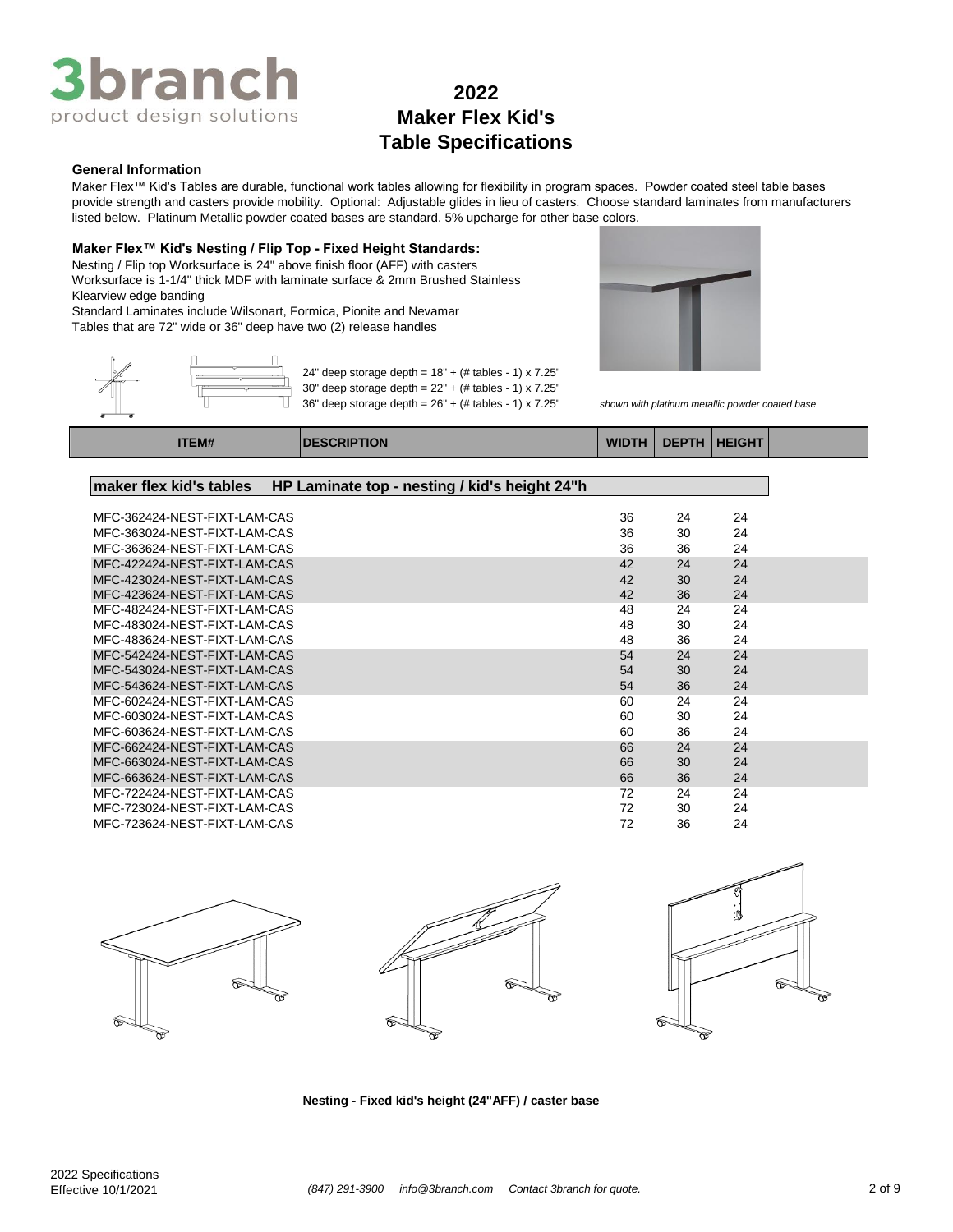

#### **General Information**

Maker Flex™ Kid's Tables are durable, functional work tables allowing for flexibility in program spaces. Work surface height is easily changed with retractable hand crank. Powder coated steel table bases provide strength and casters provide mobility. Optional: Adjustable glides in lieu of casters. Choose standard laminates from manufacturers listed below. Platinum Metallic powder coated bases are standard. 5% upcharge for other base colors.

### **Maker Flex™ Kid's Table Height-adjustable Standards:**

Height-adjustable Worksurface range is 24" - 34" above finish floor (AFF) with casters Retractable hand crank located on patron side of table

Worksurface is 1-1/4" thick MDF with laminate surface & 2mm Brushed Stainless Klearview edge banding

Standard Laminates include Wilsonart, Formica, Pionite and Nevamar



*shown with platinum metallic powder coated base*

| ITEM#                                          | <b>IDESCRIPTION</b>                            | <b>WIDTH</b> | <b>DEPTH</b> | <b>HEIGHT</b>          |
|------------------------------------------------|------------------------------------------------|--------------|--------------|------------------------|
|                                                |                                                |              |              |                        |
| maker flex kid's tables                        | HP Laminate top - adjustable height 24" - 34"h |              |              |                        |
| MFC-3624-ADJT-LAM-CAS                          |                                                | 36           | 24           | $24 - 34$              |
| MFC-3630-ADJT-LAM-CAS                          |                                                | 36           | 30           | $24 - 34$              |
| MFC-3636-ADJT-LAM-CAS                          |                                                | 36           | 36           | $24 - 34$              |
| MFC-4224-ADJT-LAM-CAS                          |                                                | 42           | 24           | $24 - 34$              |
| MFC-4230-ADJT-LAM-CAS                          |                                                | 42           | 30           | $24 - 34$              |
| MFC-4236-ADJT-LAM-CAS                          |                                                | 42           | 36           | $24 - 34$              |
| MFC-4824-ADJT-LAM-CAS                          |                                                | 48           | 24           | $24 - 34$              |
| MFC-4830-ADJT-LAM-CAS                          |                                                | 48           | 30           | $24 - 34$              |
| MFC-4836-ADJT-LAM-CAS                          |                                                | 48           | 36           | $24 - 34$              |
| MFC-5424-ADJT-LAM-CAS                          |                                                | 54           | 24           | $24 - 34$              |
| MFC-5430-ADJT-LAM-CAS                          |                                                | 54           | 30           | $24 - 34$              |
| MFC-5436-ADJT-LAM-CAS                          |                                                | 54           | 36           | $24 - 34$              |
| MFC-6024-ADJT-LAM-CAS                          |                                                | 60           | 24           | $24 - 34$              |
| MFC-6030-ADJT-LAM-CAS                          |                                                | 60           | 30           | $24 - 34$              |
| MFC-6036-ADJT-LAM-CAS                          |                                                | 60           | 36           | $24 - 34$              |
| MFC-6624-ADJT-LAM-CAS                          |                                                | 66           | 24           | $24 - 34$              |
| MFC-6630-ADJT-LAM-CAS                          |                                                | 66           | 30           | $24 - 34$              |
| MFC-6636-ADJT-LAM-CAS                          |                                                | 66           | 36           | $24 - 34$              |
| MFC-7224-ADJT-LAM-CAS                          |                                                | 72           | 24           | $24 - 34$              |
| MFC-7230-ADJT-LAM-CAS<br>MFC-7236-ADJT-LAM-CAS |                                                | 72<br>72     | 30<br>36     | $24 - 34$<br>$24 - 34$ |
|                                                |                                                |              |              |                        |





**Hand-crank, adjustable height (24" - 34" AFF) / caster base**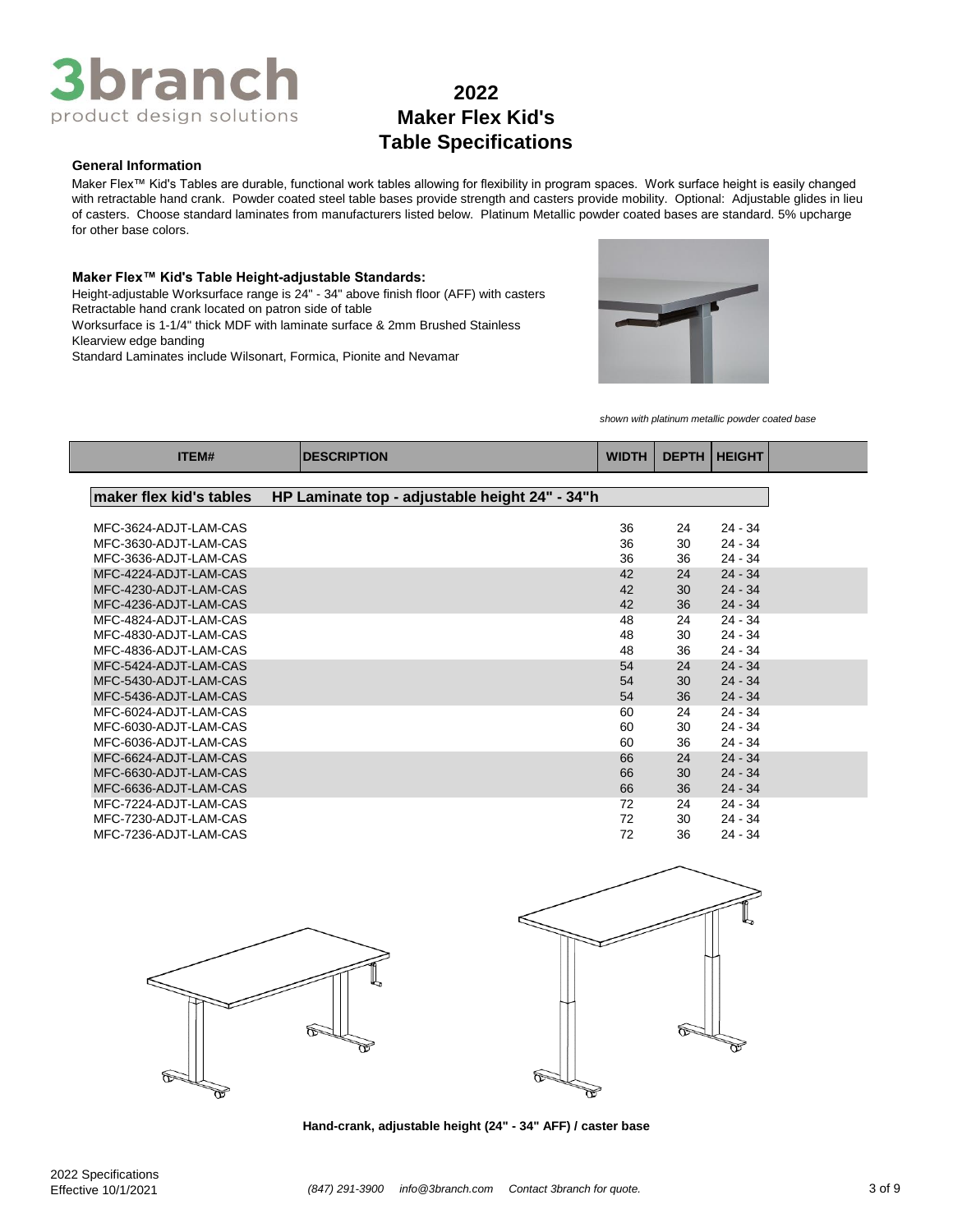# **3branc** product design solutions

# **2022 Maker Flex Kid's Table Specifications**

### **General Information**

Maker Flex™ Kid's Tables are durable, functional work tables allowing for flexibility in program spaces. Nesting / Flip-top option allows for space saving nested storage. Powder coated steel table bases provide strength and casters provide mobility. Optional: Adjustable glides in lieu of casters. Choose standard laminates from manufacturers listed below. Platinum Metallic powder coated bases are standard. 5% upcharge for other base colors.

### **Maker Flex™ Kid's Table Nesting / Flip-Top Standards:**

Height-adjustable Worksurface range is 24" - 34" above finish floor (AFF) with casters Retractable hand crank located at the end of table

Worksurface is 1-1/4" thick MDF with laminate surface & 2mm Brushed Stainless Klearview edge banding

Standard Laminates include Wilsonart, Formica, Pionite and Nevamar

Tables that are 72" wide or 36" deep have two (2) release handles



24" deep storage depth =  $18" + (# tables - 1) \times 7.25"$ 30" deep storage depth = 22" + (# tables - 1) x 7.25"

36" deep storage depth = 26" + (# tables - 1) x 7.25" *shown with platinum metallic powder coated base*



**ITEM# DESCRIPTION WIDTH DEPTH HEIGHT**

| MFC-3624-NEST-ADJT-LAM-CAS | 36 | 24 | 24 - 34   |
|----------------------------|----|----|-----------|
| MFC-3630-NEST-ADJT-LAM-CAS | 36 | 30 | $24 - 34$ |
| MFC-3636-NEST-ADJT-LAM-CAS | 36 | 36 | $24 - 34$ |
| MFC-4224-NEST-ADJT-LAM-CAS | 42 | 24 | $24 - 34$ |
| MFC-4230-NEST-ADJT-LAM-CAS | 42 | 30 | $24 - 34$ |
| MFC-4236-NEST-ADJT-LAM-CAS | 42 | 36 | $24 - 34$ |
| MFC-4824-NEST-ADJT-LAM-CAS | 48 | 24 | $24 - 34$ |
| MFC-4830-NEST-ADJT-LAM-CAS | 48 | 30 | $24 - 34$ |
| MFC-4836-NEST-ADJT-LAM-CAS | 48 | 36 | $24 - 34$ |
| MFC-5424-NEST-ADJT-LAM-CAS | 54 | 24 | $24 - 34$ |
| MFC-5430-NEST-ADJT-LAM-CAS | 54 | 30 | $24 - 34$ |
| MFC-5436-NEST-ADJT-LAM-CAS | 54 | 36 | $24 - 34$ |
| MFC-6024-NEST-ADJT-LAM-CAS | 60 | 24 | 24 - 34   |
| MFC-6030-NEST-ADJT-LAM-CAS | 60 | 30 | $24 - 34$ |
| MFC-6036-NEST-ADJT-LAM-CAS | 60 | 36 | $24 - 34$ |
| MFC-6624-NEST-ADJT-LAM-CAS | 66 | 24 | $24 - 34$ |
| MFC-6630-NEST-ADJT-LAM-CAS | 66 | 30 | $24 - 34$ |
| MFC-6636-NEST-ADJT-LAM-CAS | 66 | 36 | $24 - 34$ |
| MFC-7224-NEST-ADJT-LAM-CAS | 72 | 24 | $24 - 34$ |
| MFC-7230-NEST-ADJT-LAM-CAS | 72 | 30 | 24 - 34   |
| MFC-7236-NEST-ADJT-LAM-CAS | 72 | 36 | 24 - 34   |









**Nesting Flip-top, hand-crank, adjustable height (24" - 34" AFF) / caster base**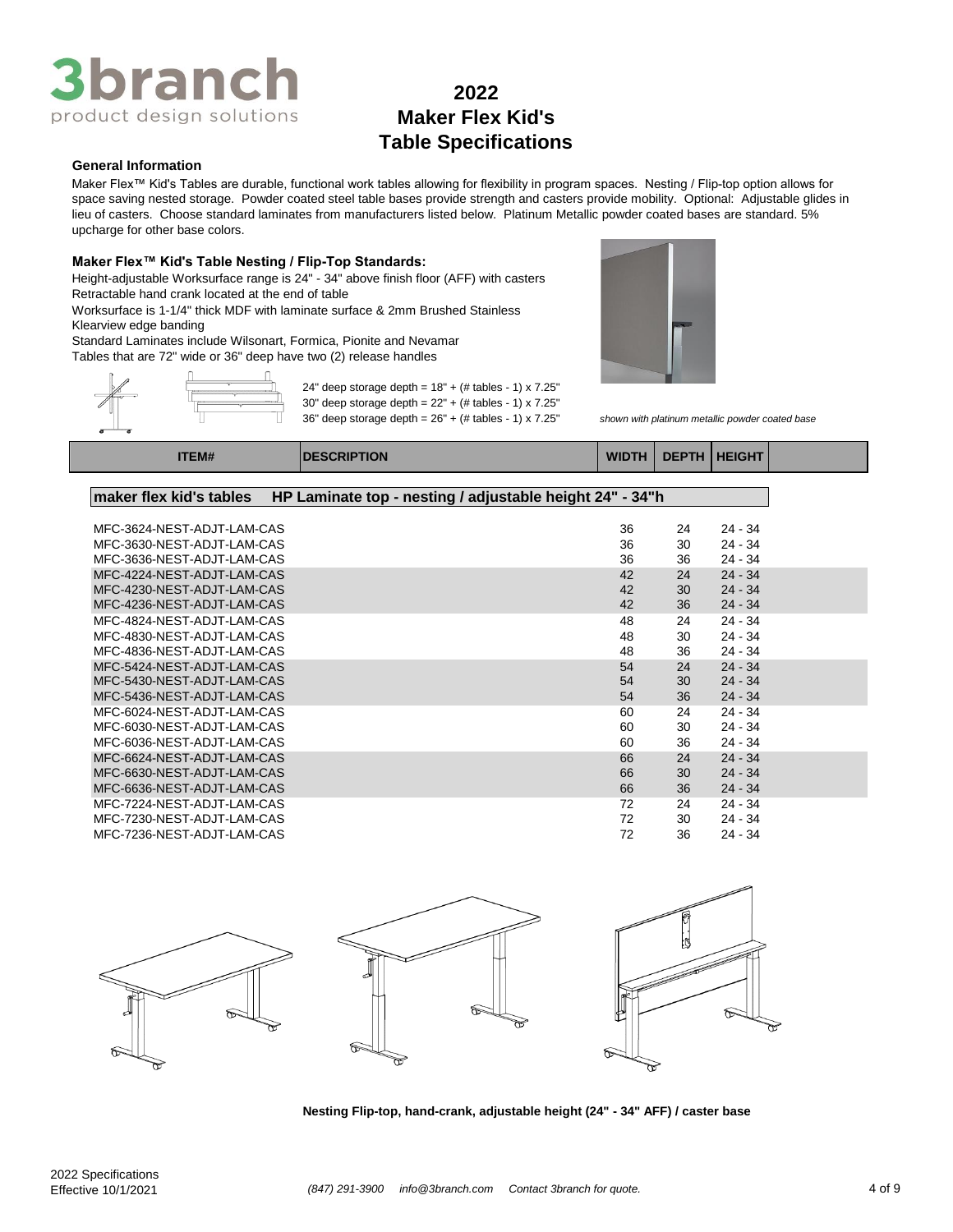

### **General Information**

Maker Flex™ Kid's Tables are durable, functional work tables allowing for flexibility in program spaces. Powder coated steel table bases provide strength and casters provide mobility. Optional: Adjustable glides in lieu of casters. Tops are solid maple butcher block. Platinum Metallic powder coated bases are standard. 5% upcharge for other base colors.

#### **Maker Flex™ Kid's Height Table Fixed Height Standards:**

Fixed Worksurface is 24" above finish floor (AFF) with casters Worksurface is 1-1/2" thick, solid maple butcher block with eased corners & edges



*shown with platinum metallic powder coated base*

| maker flex kid's tables<br>Maple Butcher Block top - kid's height 24"h<br>36<br>MFC-362424-FIXT-BBK-CAS<br>24<br>24<br>36<br>24<br>MFC-363024-FIXT-BBK-CAS<br>30<br>36<br>36<br>24<br>MFC-363624-FIXT-BBK-CAS<br>MFC-422424-FIXT-BBK-CAS<br>42<br>24<br>24<br>MFC-423024-FIXT-BBK-CAS<br>42<br>30<br>24<br>MFC-423624-FIXT-BBK-CAS<br>42<br>24<br>36<br>MFC-482424-FIXT-BBK-CAS<br>48<br>24<br>24<br>MFC-483024-FIXT-BBK-CAS<br>48<br>30<br>24<br>MFC-483624-FIXT-BBK-CAS<br>48<br>36<br>24<br>MFC-542424-FIXT-BBK-CAS<br>54<br>24<br>24<br>MFC-543024-FIXT-BBK-CAS<br>54<br>30<br>24<br>24<br>MFC-543624-FIXT-BBK-CAS<br>54<br>36<br>MFC-602424-FIXT-BBK-CAS<br>60<br>24<br>24<br>MFC-603024-FIXT-BBK-CAS<br>60<br>30<br>24<br>MFC-603624-FIXT-BBK-CAS<br>60<br>36<br>24<br>MFC-662424-FIXT-BBK-CAS<br>66<br>24<br>24<br>24<br>MFC-663024-FIXT-BBK-CAS<br>66<br>30<br>MFC-663624-FIXT-BBK-CAS<br>66<br>24<br>36<br>MFC-722424-FIXT-BBK-CAS<br>24<br>72<br>24<br>MFC-723024-FIXT-BBK-CAS<br>72<br>24<br>30<br>MFC-723624-FIXT-BBK-CAS<br>36<br>24<br>72 | ITEM# | <b>DESCRIPTION</b> | <b>WIDTH</b> | <b>DEPTH   HEIGHT</b> |  |
|---------------------------------------------------------------------------------------------------------------------------------------------------------------------------------------------------------------------------------------------------------------------------------------------------------------------------------------------------------------------------------------------------------------------------------------------------------------------------------------------------------------------------------------------------------------------------------------------------------------------------------------------------------------------------------------------------------------------------------------------------------------------------------------------------------------------------------------------------------------------------------------------------------------------------------------------------------------------------------------------------------------------------------------------------------|-------|--------------------|--------------|-----------------------|--|
|                                                                                                                                                                                                                                                                                                                                                                                                                                                                                                                                                                                                                                                                                                                                                                                                                                                                                                                                                                                                                                                         |       |                    |              |                       |  |
|                                                                                                                                                                                                                                                                                                                                                                                                                                                                                                                                                                                                                                                                                                                                                                                                                                                                                                                                                                                                                                                         |       |                    |              |                       |  |
|                                                                                                                                                                                                                                                                                                                                                                                                                                                                                                                                                                                                                                                                                                                                                                                                                                                                                                                                                                                                                                                         |       |                    |              |                       |  |
|                                                                                                                                                                                                                                                                                                                                                                                                                                                                                                                                                                                                                                                                                                                                                                                                                                                                                                                                                                                                                                                         |       |                    |              |                       |  |
|                                                                                                                                                                                                                                                                                                                                                                                                                                                                                                                                                                                                                                                                                                                                                                                                                                                                                                                                                                                                                                                         |       |                    |              |                       |  |
|                                                                                                                                                                                                                                                                                                                                                                                                                                                                                                                                                                                                                                                                                                                                                                                                                                                                                                                                                                                                                                                         |       |                    |              |                       |  |
|                                                                                                                                                                                                                                                                                                                                                                                                                                                                                                                                                                                                                                                                                                                                                                                                                                                                                                                                                                                                                                                         |       |                    |              |                       |  |
|                                                                                                                                                                                                                                                                                                                                                                                                                                                                                                                                                                                                                                                                                                                                                                                                                                                                                                                                                                                                                                                         |       |                    |              |                       |  |
|                                                                                                                                                                                                                                                                                                                                                                                                                                                                                                                                                                                                                                                                                                                                                                                                                                                                                                                                                                                                                                                         |       |                    |              |                       |  |
|                                                                                                                                                                                                                                                                                                                                                                                                                                                                                                                                                                                                                                                                                                                                                                                                                                                                                                                                                                                                                                                         |       |                    |              |                       |  |
|                                                                                                                                                                                                                                                                                                                                                                                                                                                                                                                                                                                                                                                                                                                                                                                                                                                                                                                                                                                                                                                         |       |                    |              |                       |  |
|                                                                                                                                                                                                                                                                                                                                                                                                                                                                                                                                                                                                                                                                                                                                                                                                                                                                                                                                                                                                                                                         |       |                    |              |                       |  |
|                                                                                                                                                                                                                                                                                                                                                                                                                                                                                                                                                                                                                                                                                                                                                                                                                                                                                                                                                                                                                                                         |       |                    |              |                       |  |
|                                                                                                                                                                                                                                                                                                                                                                                                                                                                                                                                                                                                                                                                                                                                                                                                                                                                                                                                                                                                                                                         |       |                    |              |                       |  |
|                                                                                                                                                                                                                                                                                                                                                                                                                                                                                                                                                                                                                                                                                                                                                                                                                                                                                                                                                                                                                                                         |       |                    |              |                       |  |
|                                                                                                                                                                                                                                                                                                                                                                                                                                                                                                                                                                                                                                                                                                                                                                                                                                                                                                                                                                                                                                                         |       |                    |              |                       |  |
|                                                                                                                                                                                                                                                                                                                                                                                                                                                                                                                                                                                                                                                                                                                                                                                                                                                                                                                                                                                                                                                         |       |                    |              |                       |  |
|                                                                                                                                                                                                                                                                                                                                                                                                                                                                                                                                                                                                                                                                                                                                                                                                                                                                                                                                                                                                                                                         |       |                    |              |                       |  |
|                                                                                                                                                                                                                                                                                                                                                                                                                                                                                                                                                                                                                                                                                                                                                                                                                                                                                                                                                                                                                                                         |       |                    |              |                       |  |
|                                                                                                                                                                                                                                                                                                                                                                                                                                                                                                                                                                                                                                                                                                                                                                                                                                                                                                                                                                                                                                                         |       |                    |              |                       |  |
|                                                                                                                                                                                                                                                                                                                                                                                                                                                                                                                                                                                                                                                                                                                                                                                                                                                                                                                                                                                                                                                         |       |                    |              |                       |  |
|                                                                                                                                                                                                                                                                                                                                                                                                                                                                                                                                                                                                                                                                                                                                                                                                                                                                                                                                                                                                                                                         |       |                    |              |                       |  |
|                                                                                                                                                                                                                                                                                                                                                                                                                                                                                                                                                                                                                                                                                                                                                                                                                                                                                                                                                                                                                                                         |       |                    |              |                       |  |
|                                                                                                                                                                                                                                                                                                                                                                                                                                                                                                                                                                                                                                                                                                                                                                                                                                                                                                                                                                                                                                                         |       |                    |              |                       |  |



**Fixed kid's height (24"AFF) / caster base**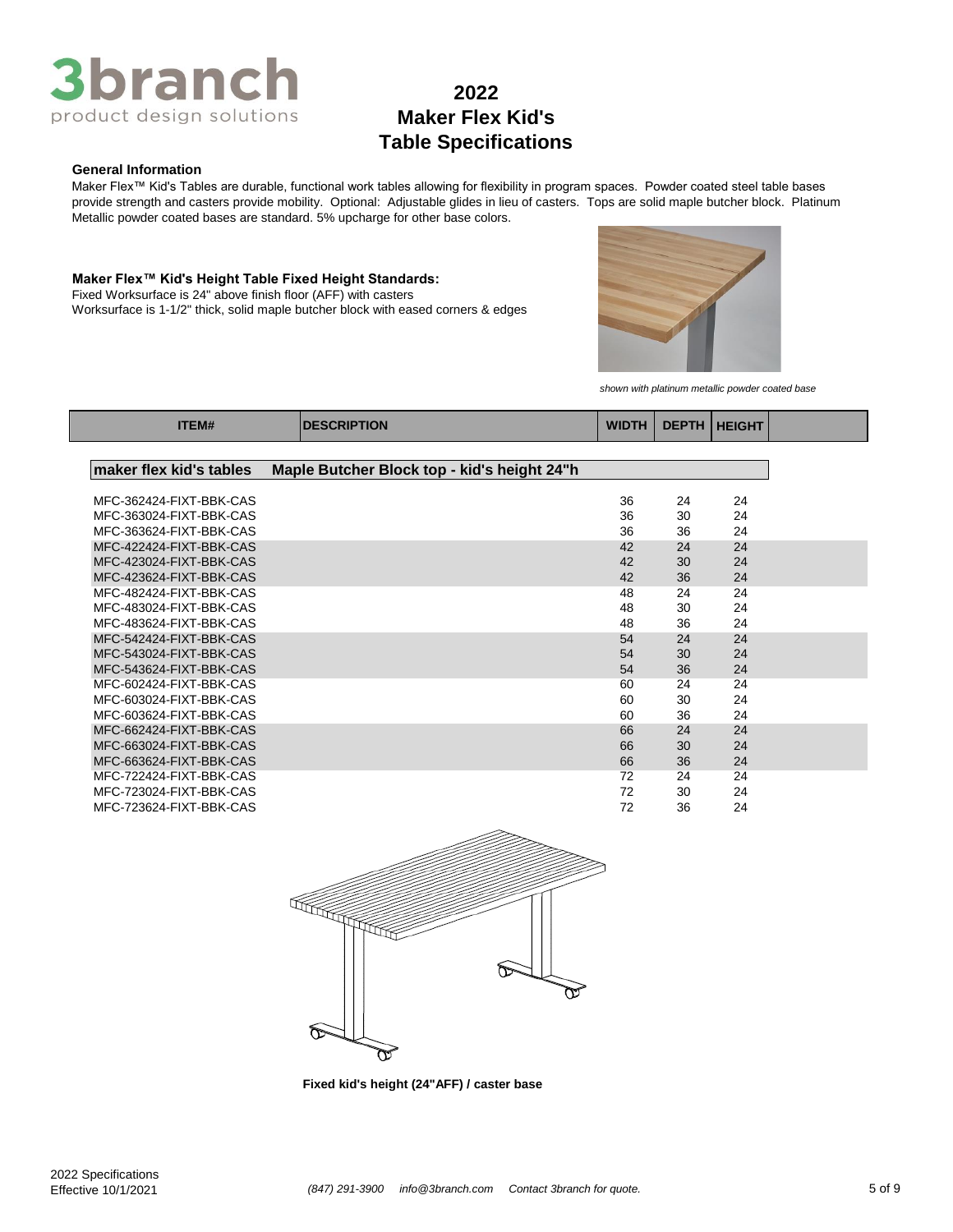

### **General Information**

Maker Flex™ Kid's Tables are durable, functional work tables allowing for flexibility in program spaces. Powder coated steel table bases provide strength and casters provide mobility. Optional: Adjustable glides in lieu of casters. Tops are solid maple butcher block. Platinum Metallic powder coated bases are standard. 5% upcharge for other base colors.

### **Maker Flex™ Kid's Nesting / Flip-Top - Fixed Height Standards:**

Nesting / Flip top Worksurface is 24" above finish floor (AFF) with casters Worksurface is 1-1/2" thick, solid maple butcher block with eased corners & edges Tables that are 72" wide or 36" deep have two (2) release handles



| 24" deep storage depth = $18" + (+$ tables - 1) x 7.25"     |
|-------------------------------------------------------------|
| 30" deep storage depth = $22" + (+$ tables - 1) x 7.25"     |
| $36"$ deep storage depth = $26" + (#$ tables - 1) x $7.25"$ |



 $s$ hown with platinum metallic powder coated base

| <b>TEM#</b> | <b>IDESCRIPTION</b> |  | WIDTH   DEPTH   HEIGHT |  |
|-------------|---------------------|--|------------------------|--|
|             |                     |  |                        |  |

| maker flex kid's tables<br>Maple Butcher Block top - nesting / kid's height 24"h |    |    |    |
|----------------------------------------------------------------------------------|----|----|----|
|                                                                                  |    |    |    |
| MFC-362424-NEST-FIXT-BBK-CAS                                                     | 36 | 24 | 24 |
| MFC-363024-NEST-FIXT-BBK-CAS                                                     | 36 | 30 | 24 |
| MFC-363624-NEST-FIXT-BBK-CAS                                                     | 36 | 36 | 24 |
| MFC-422424-NEST-FIXT-BBK-CAS                                                     | 42 | 24 | 24 |
| MFC-423024-NEST-FIXT-BBK-CAS                                                     | 42 | 30 | 24 |
| MFC-423624-NEST-FIXT-BBK-CAS                                                     | 42 | 36 | 24 |
| MFC-482424-NEST-FIXT-BBK-CAS                                                     | 48 | 24 | 24 |
| MFC-483024-NEST-FIXT-BBK-CAS                                                     | 48 | 30 | 24 |
| MFC-483624-NEST-FIXT-BBK-CAS                                                     | 48 | 36 | 24 |
| MFC-542424-NEST-FIXT-BBK-CAS                                                     | 54 | 24 | 24 |
| MFC-543024-NEST-FIXT-BBK-CAS                                                     | 54 | 30 | 24 |
| MFC-543624-NEST-FIXT-BBK-CAS                                                     | 54 | 36 | 24 |
| MFC-602424-NEST-FIXT-BBK-CAS                                                     | 60 | 24 | 24 |
| MFC-603024-NEST-FIXT-BBK-CAS                                                     | 60 | 30 | 24 |
| MFC-603624-NEST-FIXT-BBK-CAS                                                     | 60 | 36 | 24 |
| MFC-662424-NEST-FIXT-BBK-CAS                                                     | 66 | 24 | 24 |
| MFC-663024-NEST-FIXT-BBK-CAS                                                     | 66 | 30 | 24 |
| MFC-663624-NEST-FIXT-BBK-CAS                                                     | 66 | 36 | 24 |
| MFC-722424-NEST-FIXT-BBK-CAS                                                     | 72 | 24 | 24 |
| MFC-723024-NEST-FIXT-BBK-CAS                                                     | 72 | 30 | 24 |
| MFC-723624-NEST-FIXT-BBK-CAS                                                     | 72 | 36 | 24 |







**Nesting - Fixed kid's height (24"AFF) / caster base**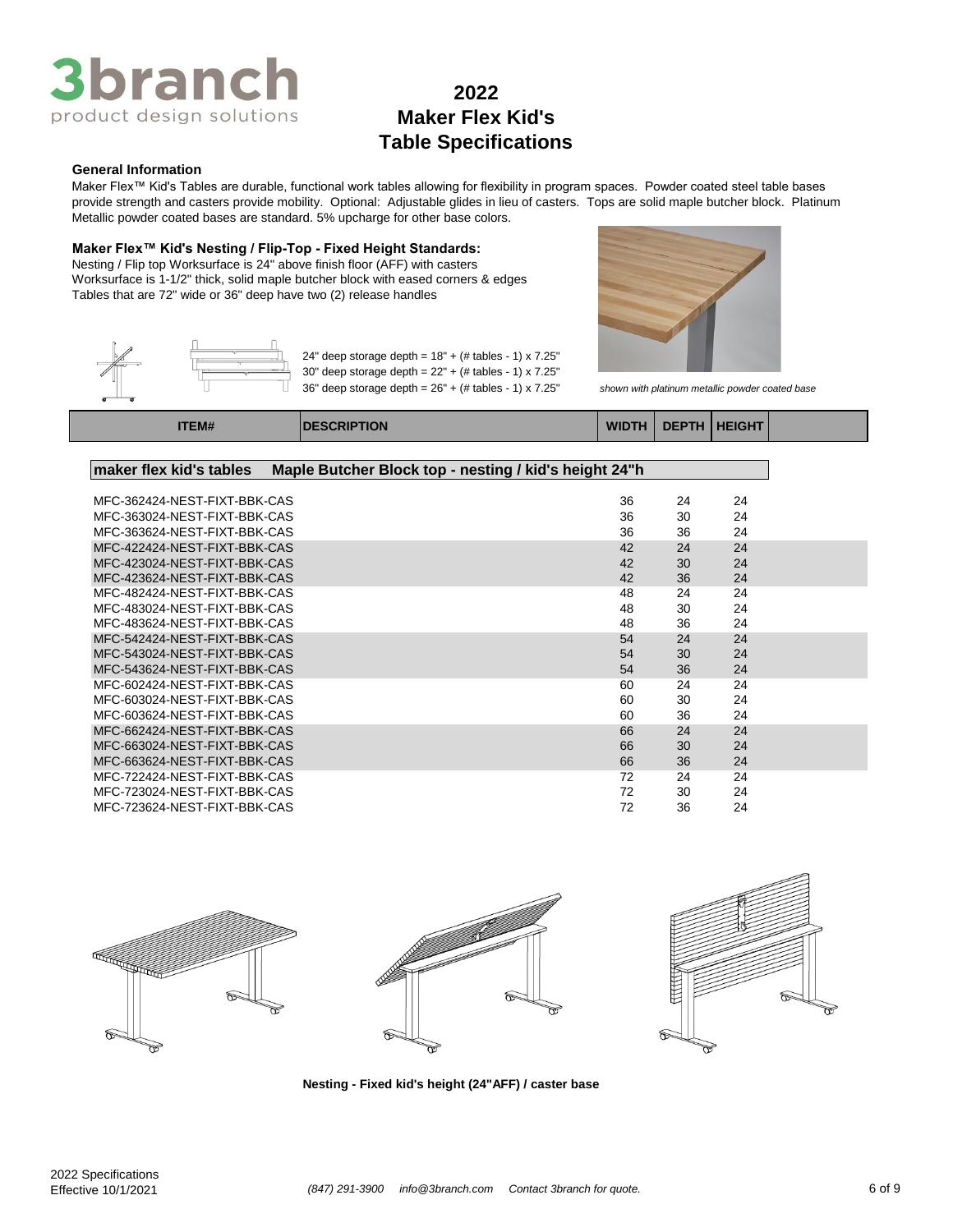

### **General Information**

Maker Flex™ Kid's Tables are durable, functional work tables allowing for flexibility in program spaces. Work surface height is easily changed with retractable hand crank. Powder coated steel table bases provide strength and casters provide mobility. Optional: Adjustable glides in lieu of casters. Tops are solid maple butcher block. Platinum Metallic powder coated bases are standard. 5% upcharge for other base colors.

#### **Maker Flex™ Kid's Table Height-adjustable Standards:**

Height-adjustable Worksurface range is 24" - 34" above finish floor (AFF) with casters Retractable hand crank located on patron side of table





*shown with platinum metallic powder coated base*

| ITEM#                   | <b>DESCRIPTION</b>                                   | <b>WIDTH</b> | <b>DEPTH</b> | <b>HEIGHT</b> |  |
|-------------------------|------------------------------------------------------|--------------|--------------|---------------|--|
| maker flex kid's tables | Maple Butcher Block top - adjustable height 24"-34"h |              |              |               |  |
|                         |                                                      |              |              |               |  |
| MFC-3624-ADJT-BBK-CAS   |                                                      | 36           | 24           | $24 - 34$     |  |
| MFC-3630-ADJT-BBK-CAS   |                                                      | 36           | 30           | 24 - 34       |  |
| MFC-3636-ADJT-BBK-CAS   |                                                      | 36           | 36           | $24 - 34$     |  |
| MFC-4224-ADJT-BBK-CAS   |                                                      | 42           | 24           | $24 - 34$     |  |
| MFC-4230-ADJT-BBK-CAS   |                                                      | 42           | 30           | $24 - 34$     |  |
| MFC-4236-ADJT-BBK-CAS   |                                                      | 42           | 36           | $24 - 34$     |  |
| MFC-4824-ADJT-BBK-CAS   |                                                      | 48           | 24           | $24 - 34$     |  |
| MFC-4830-ADJT-BBK-CAS   |                                                      | 48           | 30           | $24 - 34$     |  |
| MFC-4836-ADJT-BBK-CAS   |                                                      | 48           | 36           | 24 - 34       |  |
| MFC-5424-ADJT-BBK-CAS   |                                                      | 54           | 24           | $24 - 34$     |  |
| MFC-5430-ADJT-BBK-CAS   |                                                      | 54           | 30           | $24 - 34$     |  |
| MFC-5436-ADJT-BBK-CAS   |                                                      | 54           | 36           | $24 - 34$     |  |
| MFC-6024-ADJT-BBK-CAS   |                                                      | 60           | 24           | $24 - 34$     |  |
| MFC-6030-ADJT-BBK-CAS   |                                                      | 60           | 30           | 24 - 34       |  |
| MFC-6036-ADJT-BBK-CAS   |                                                      | 60           | 36           | $24 - 34$     |  |
| MFC-6624-ADJT-BBK-CAS   |                                                      | 66           | 24           | $24 - 34$     |  |
| MFC-6630-ADJT-BBK-CAS   |                                                      | 66           | 30           | $24 - 34$     |  |
| MFC-6636-ADJT-BBK-CAS   |                                                      | 66           | 36           | $24 - 34$     |  |
| MFC-7224-ADJT-BBK-CAS   |                                                      | 72           | 24           | $24 - 34$     |  |
| MFC-7230-ADJT-BBK-CAS   |                                                      | 72           | 30           | 24 - 34       |  |
| MFC-7236-ADJT-BBK-CAS   |                                                      | 72           | 36           | $24 - 34$     |  |





**Hand-crank, adjustable height (24" - 34" AFF) / caster base**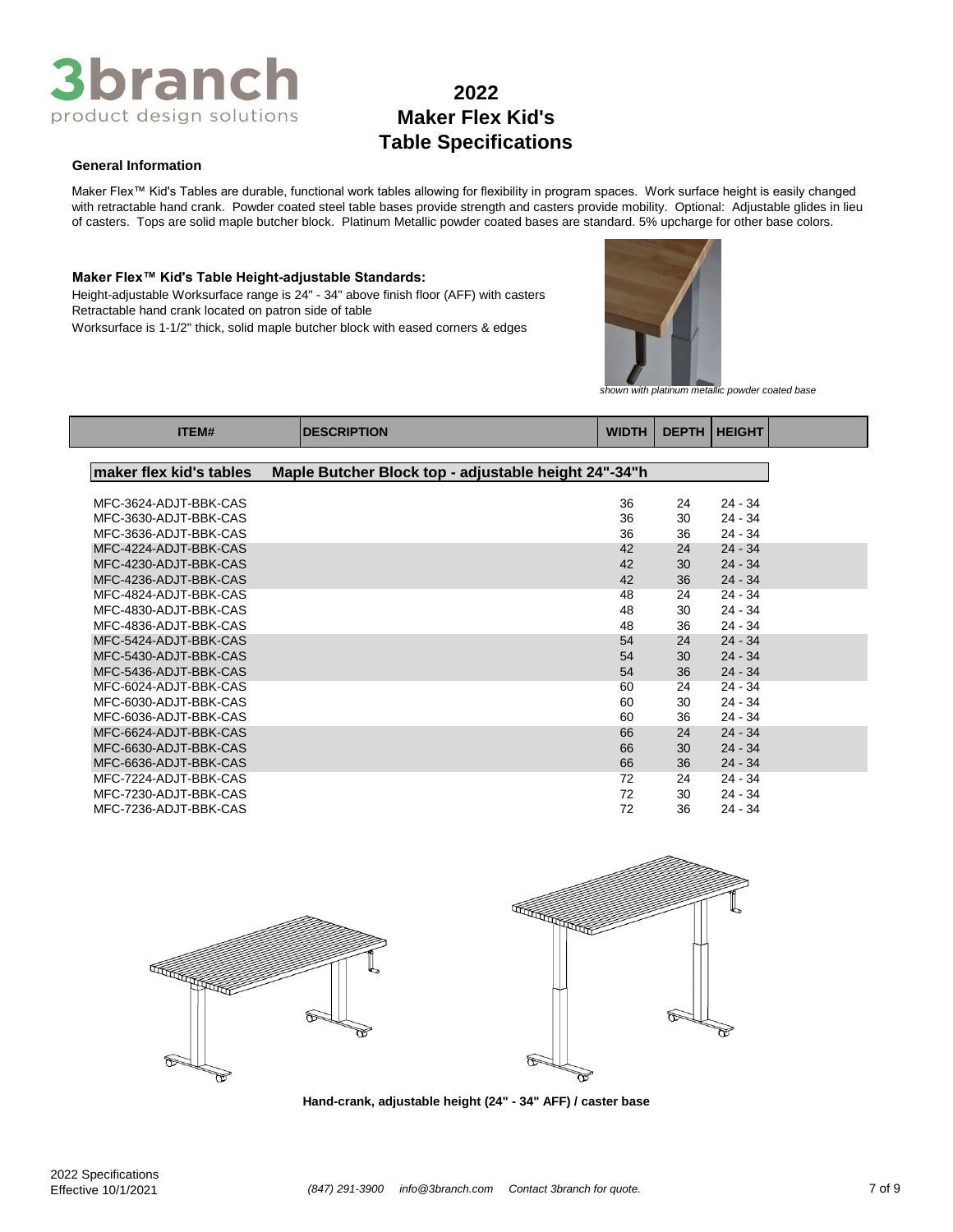

#### **General Information**

Maker Flex™ Kid's Tables are durable, functional work tables allowing for flexibility in program spaces. Nesting / Flip-top option allows for space saving nested storage. Powder coated steel table bases provide strength and casters provide mobility. Optional: Adjustable glides in lieu of casters. Tops are solid maple butcher block. Platinum Metallic powder coated bases are standard. 5% upcharge for other base colors.

#### **Maker Flex™ Kid's Table Nesting / Flip-Top Standards:**

Worksurface is 1-1/2" thick, solid maple butcher block with eased corners & edges Tables that are 72" long or 36" deep have two (2) release handles Height-adjustable Worksurface range is 24" - 34" above finish floor (AFF) with casters Retractable hand crank located at the end of table





36" deep storage depth = 26" + (# tables - 1) x 7.25" *shown with platinum metallic powder coated base*

| <b>ITEM#</b>             | <b>IDESCRIPTION</b>                                            | WIDTH   DEPTH   HEIGHT |  |
|--------------------------|----------------------------------------------------------------|------------------------|--|
| lmakar flav kid's tahlas | Manle Rutcher Block ton - nesting / adjustable height 24"-34"h |                        |  |

| סטושוט ט מונו וטאווי       | $\mathbf{u}$ |    |           |
|----------------------------|--------------|----|-----------|
|                            |              |    |           |
| MFC-3624-NEST-ADJT-BBK-CAS | 36           | 24 | $24 - 34$ |
| MFC-3630-NEST-ADJT-BBK-CAS | 36           | 30 | $24 - 34$ |
| MFC-3636-NEST-ADJT-BBK-CAS | 36           | 36 | $24 - 34$ |
| MFC-4224-NEST-ADJT-BBK-CAS | 42           | 24 | $24 - 34$ |
| MFC-4230-NEST-ADJT-BBK-CAS | 42           | 30 | $24 - 34$ |
| MFC-4236-NEST-ADJT-BBK-CAS | 42           | 36 | $24 - 34$ |
| MFC-4824-NEST-ADJT-BBK-CAS | 48           | 24 | $24 - 34$ |
| MFC-4830-NEST-ADJT-BBK-CAS | 48           | 30 | $24 - 34$ |
| MFC-4836-NEST-ADJT-BBK-CAS | 48           | 36 | $24 - 34$ |
| MFC-5424-NEST-ADJT-BBK-CAS | 54           | 24 | $24 - 34$ |
| MFC-5430-NEST-ADJT-BBK-CAS | 54           | 30 | $24 - 34$ |
| MFC-5436-NEST-ADJT-BBK-CAS | 54           | 36 | $24 - 34$ |
| MFC-6024-NEST-ADJT-BBK-CAS | 60           | 24 | $24 - 34$ |
| MFC-6030-NEST-ADJT-BBK-CAS | 60           | 30 | $24 - 34$ |
| MFC-6036-NEST-ADJT-BBK-CAS | 60           | 36 | $24 - 34$ |
| MFC-6624-NEST-ADJT-BBK-CAS | 66           | 24 | $24 - 34$ |
| MFC-6630-NEST-ADJT-BBK-CAS | 66           | 30 | $24 - 34$ |
| MFC-6636-NEST-ADJT-BBK-CAS | 66           | 36 | $24 - 34$ |
| MFC-7224-NEST-ADJT-BBK-CAS | 72           | 24 | $24 - 34$ |
| MFC-7230-NEST-ADJT-BBK-CAS | 72           | 30 | $24 - 34$ |
| MFC-7236-NEST-ADJT-BBK-CAS | 72           | 36 | $24 - 34$ |



**Nesting Flip-top, hand-crank, adjustable height (24" - 34" AFF) / caster base**